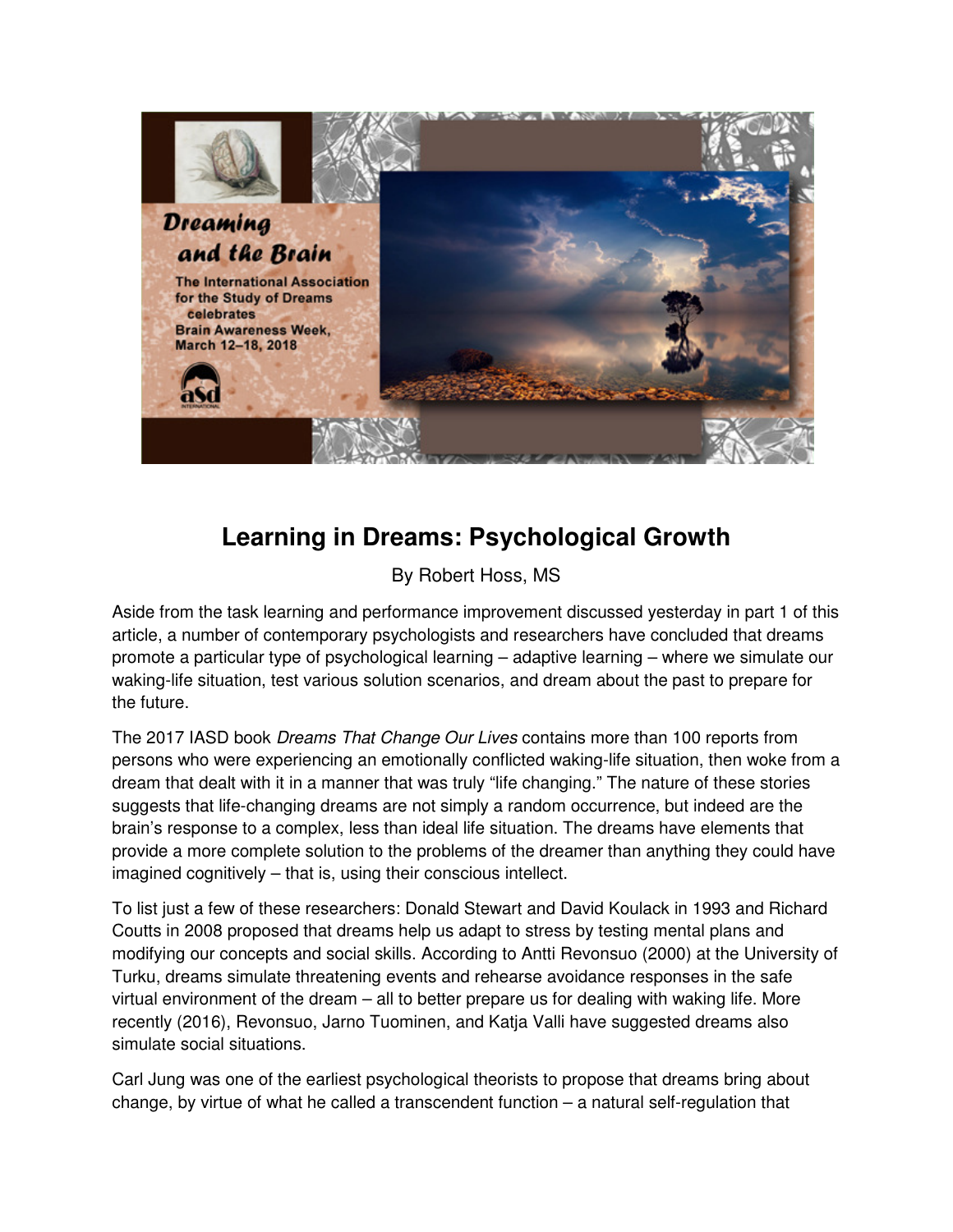enables transition from one condition of the psyche to another, manifesting as a new attitude toward oneself and life. The unconscious introduces a compensating scenario, which generally opposes, balances, or corrects for misconceptions of the conscious ego that have left the person stuck in an emotionally conflicted situation. Patrick McNamara (2002) at the Boston University School of Medicine termed this compensating scenario a "counterfactual" (a mental simulation of what might happen if a different decision were made) and observed the introduction of counterfactuals in 97 percent of dreams studied in a 34-subject study.

In dream sleep this process may begin with reactivating a memory – such as an unresolved emotional problem or conflict – perhaps triggered by a waking-life experience that day. Researcher Ernest Hartmann (2011) observed that dreams "illuminate," generally via a visual metaphor, the patterns in the dreamer's memory related to the emotional concern.

## **The Fleeting Opportunity for Change**

Erin Wamsley (2016) states that sleep doesn't just cement memory in its original form (termed memory consolidation); it extracts "meaning" from memories. For example, researcher Jessica Payne (2012) at the University of Arizona found that when subjects learned a word list presleep, the subsequent dream reports resulted in more of the "gist" of the word list and not so



much the words themselves.

Dreams reflect memory consolidation, or rather re-consolidation, in the sleeping brain – actually "changing" your memory. The process may be similar to that found in waking-state memory reconsolidation studies whenever permanent change is observed. A study by Karim Nader, Glenn Schafe, and Joseph LeDoux in 2000 concluded that even strongly consolidated memories (old learning) can be made unstable and readily open to change when we recall them. The synapses involved deconsolidate; that is, the small spaces across which neurons communicate with each other chemically unlock. And

they stay unlocked for about four to five hours. If a critical new learning experience takes place during that "reconsolidation window," the old learning can be permanently altered or replaced by the new learning.

In a review of animal and human studies from 2004 to 2009, Bruce Ecker observed three common elements in the process that brought about permanent change. He called this the "transformation sequence": (1) reactivate (recall and deconsolidate) the original learning; (2) create a "mismatch schema," an experience contradictory to that original learning (similar to Jung's "compensating scenario"); (3) juxtapose the old and the new during the reconsolidation window, such that the memory reconsolidates with the new learning.

This process seems to have occurred in the following dream. The dreamer was offered a teaching position in an area of expertise he had abandoned many years before. He felt he could never resurrect his talents, so he decided to turn the position down the next day. But that night, he dreamt: